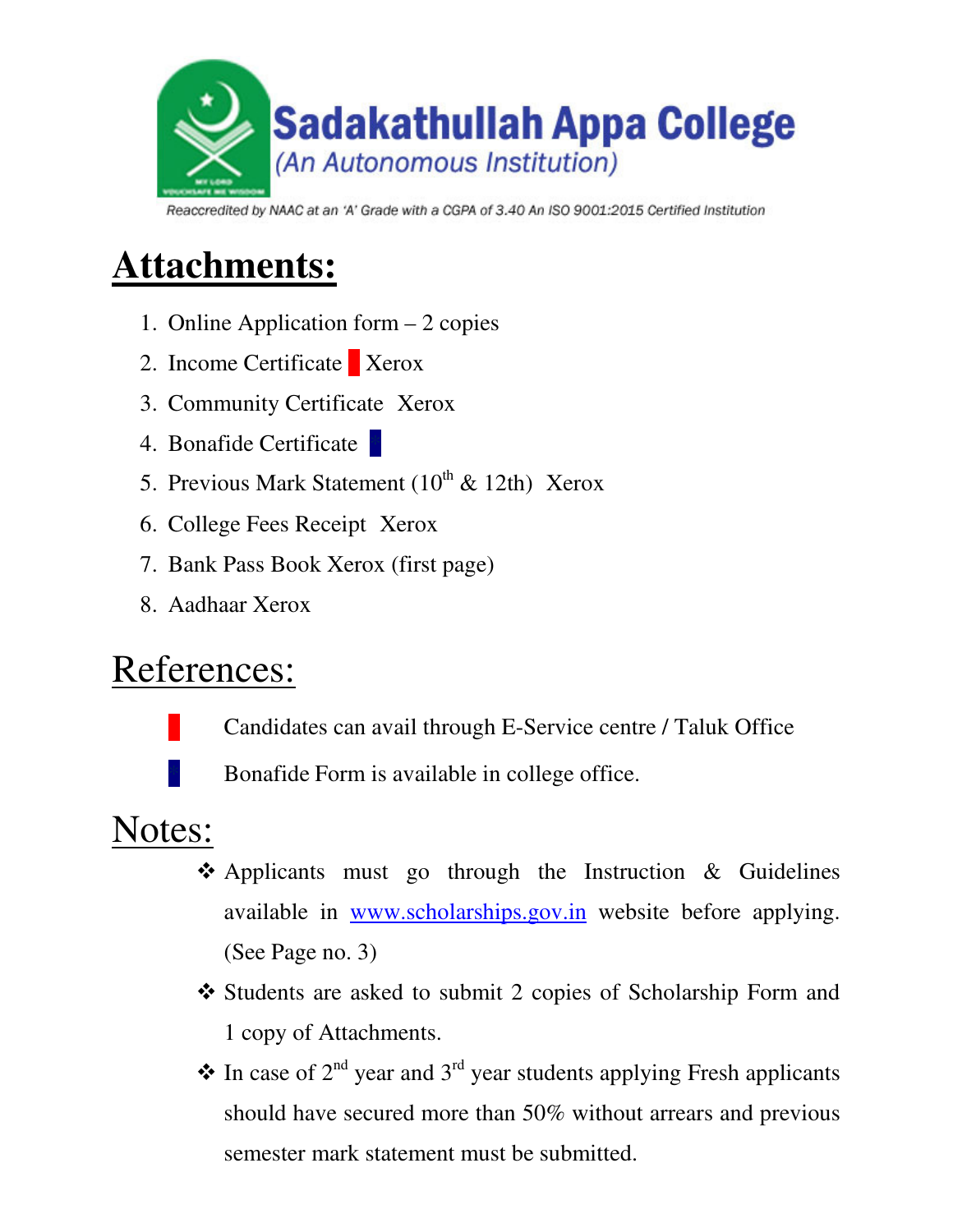

Reaccredited by NAAC at an 'A' Grade with a CGPA of 3.40 An ISO 9001:2015 Certified Institution

#### **இணைப்புகள்**:

- 1. இணையதள விண்ணப்பம் 2 நகல்
- 2. வருமானச் சான்றிதழ் <mark>\*</mark> நகல்
- 3. சாதிச் சான்றிதழ் நகல்
- 4. போனஃபைட் சான்றிதழ். <mark>\*</mark>
- $\,$ 5. முந்தைய ஆண்டு மதிப்பெண் சான்றிதழ்நகல்  $\,$  ( $10^{\rm th}$   $\&$   $\,12{\rm th})$
- 6. கல்லூரிக் கட்டணம் செலுத்திய ரசீது நகல்
- 7. வங்கி இருப்புக் கையேடு நகல் (முதல் பக்கம்)
- 8. ஆதார் அட்டை நகல்

#### **குறிப்பு:**

மாணவர்கள் வருமானச் சான்றிதழை e-சேவை மையம் / தாலுகா அலுவலகம் மூலம் பெற்றுக் கொள்ளலாம். <mark>்</mark> போனஃபைட் சான்றிதழை கல்லூரி அலுவலகத்தின் மூலம் பெற்றுக் கொள்ளலாம்.

### (முக்கிய குறிப்பு:

 $\boldsymbol{\dot{\cdot}}$  விண்ணப்பதாரர்கள் <u>www.scholarships.gov.in</u> இணையதளத்தில் கொடுக்கப்பட்டுள்ள அறிவுரைகள் மற்றும் வழிகாட்டுதல்களை முழுமையாக படிதத பின்பு தான விணணபபிக்க வேண்டும்.  $($ மூன்றாம் பக்கத்தை பார்க்கவும் $)$